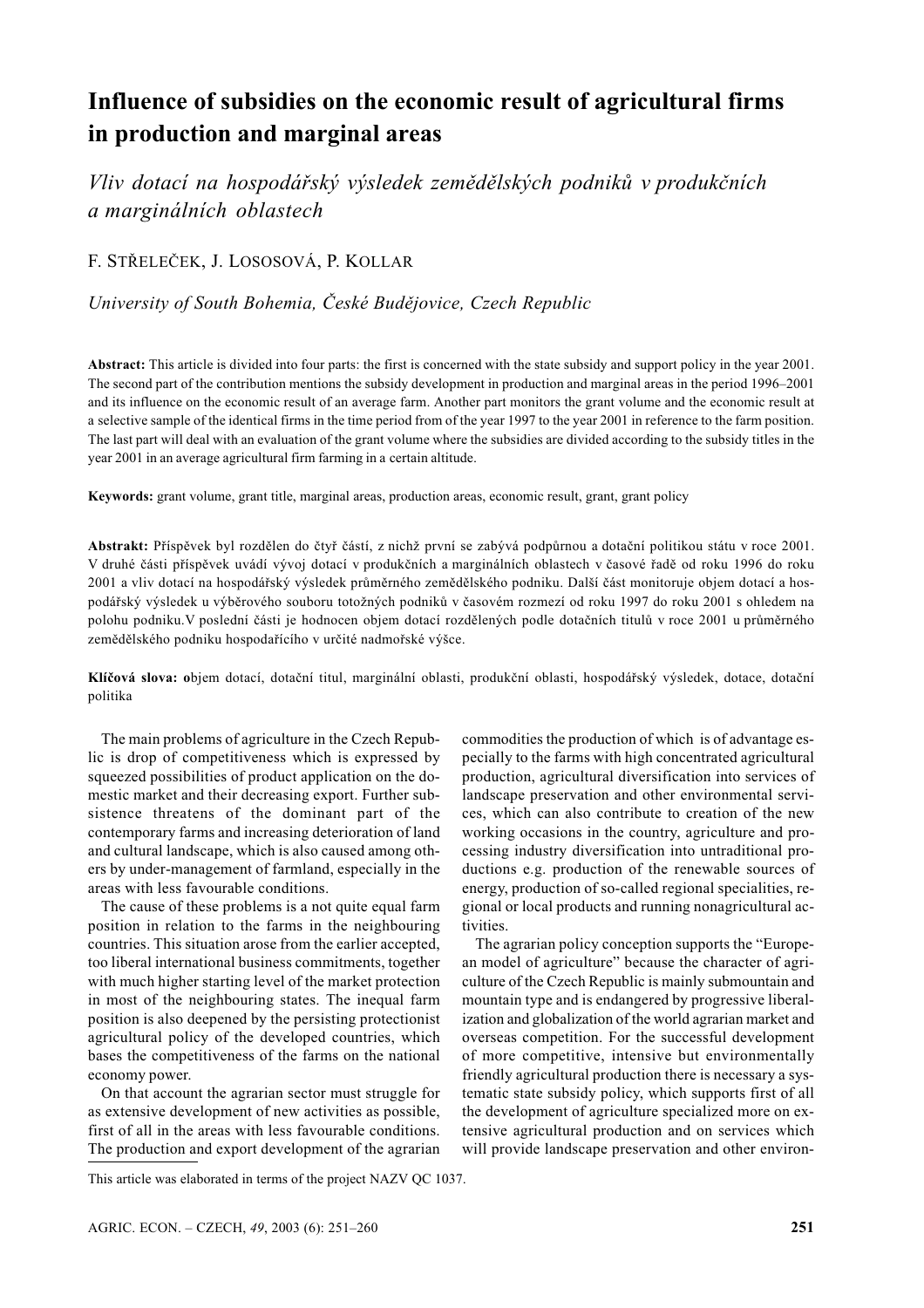mental services, first of all in the areas with less favourable conditions (roughly speaking on 50% farmland fund of the CR).

# **1. STATE SUPPORTING AND SUBSIDY POLICY**

The objectives of the state agrarian policy are first of all farm prosperity, adequate earnings and appropriate working and living conditions of the agricultural population, provision of consumption of the mild zone agrarian products mainly from the domestic production at the equal ratio between imports and exports of these products and agriculture participation on the preservation and development of rural environment and maintenance of country settlement (Table 1).

Table 1. Financial survey for the year 2001

| Indicator                                 | <b>Budget</b> |               |  |  |  |
|-------------------------------------------|---------------|---------------|--|--|--|
|                                           | thousands CZK | $\frac{0}{0}$ |  |  |  |
| Total means volume                        | 11 453 919    | 100.00        |  |  |  |
| PGRLF                                     | 1 355 103     | 11.83         |  |  |  |
| Direct supports APK                       | 9 541 560     | 83.30         |  |  |  |
| government regulation<br>No. 505/2000 Sb. | 2 868 841     | 25.04         |  |  |  |
| government regulation<br>No. 420/2000 Sb. | 4 139 183     | 36.14         |  |  |  |
| Supports according<br>to "Principles"     | 2 533 536     | 22.12         |  |  |  |
| Supports in LH                            | 469 120       | 4.10          |  |  |  |
| Ponds free of mud                         | 88 136        | 0.77          |  |  |  |

Source: MA CR Prague

#### Supporting programs for agriculture according to "The Principles" of the MA in the year 2001

 $\bullet$  1.C. – Renewal of vineyards, hop-gardens, fruit groves and area isolates

The aim of the programme was the support of the growers interests in necessary renewal of the permanent crops. Should the renewal of permanent crops not to be supported by the direct support, planting of new growth would be practically stopped by the reason of high input cost, long time of the investment return. In the year 2001 there were planted out with support 626 ha vineyards, 277 ha of hopgardens were renewed and 505 ha fruit groves were planted out. The total support in terms of the 1.C. supporting programme was ca. 229.5 million CZK.

 $\bullet$  1.G. – Support of milking cow breeding

The purpose of this supporting programme is the increase in the average efficiency of the milking cows and of the number of the milking cows, which runs over the determinated efficiency. The aim of the programme was to achieve the competitive advantage of milking cows breeding before the EU entrance. 180.691 million CZK on the whole was paid out on this supporting programme.

 $\bullet$  1.I. – Support of the establishment of drop irrigation in fruit groves, hop-gardens and vinevards

The aim of this programme was to remove the lack of moisture during vegetation and the increase of fruit competitiveness and quality. 22.910 million CZK was paid out on this programme.

 $\bullet$  1.J. – Non-food utilization of farmland – support of ecological fuel acceptance

The aim of this programme was to support the non-food utilization of the agricultural production. In the year 2001 597.5 million CZK was used on the 1.J. supporting programme.

 $\bullet$  1.L. – Cow breeding without market milk production, sheep and horse breeding

The aim of this programme was to limit the drop of cow and sheep numbers, drop of calves production and healthy foal breeding. In terms of this programme, 63 826 pieces of calves from cows without market milk production, 49 312 sheep (e.g.  $54.6\%$  of the total sheep state) and 944 foals were endorsed. 473.5 million CZK was paid out on the 1.L. supporting programme.

 $\bullet$  1.R. – Milk consumption support

The aim was to decrease the calcium deficit at children's population and to ensure milk sale for farmers. This programme markedly contributed to the increase in the milk and milk products consumption in schools. 10.616 million CZK was paid out in terms of this programme.

• 2.A. – Maintainance and improvement support of the genetic potential of the farm animals and fish

The aim of this supporting programme was to provide, according to the Act 154/2000 Sb., of cultivation, inbreeding, registration of the farm animals and MZE CR regulations, maintainance and improvement of the genetic potential of the listed farm animals. 219.902 million CZK was drawn on the 2.A. supporting programme.

 $\bullet$  2.B. – Support of the genic seed and seedling potential maintainance

The aim of the mentioned support is to preserve the availability of the high-quality seed and seedling varieties for growers, lower price maintenance than in case of foreign materials. 167.759 million CZK was paid out on this supporting programme.

• 2.C. – Support of the health state improvement of perennial wheat and the quality of perennial colza and soya

The aim of this programme was to improve the health state of perennial wheat, quality improvement of perennial colza and soya by means of grant on purchase of the standard seed. The support was in the total amount of 181.561 million CZK for 3 685 applicants.

• 3. - Support of improvement of the field and special crop health state

The aim of this programme was to support the health state of the grown crops by means of biological plant protection support, support of the isolats of the breed material of fruit wood species, hops and vine and support of using of the certificate potato seedlings. On the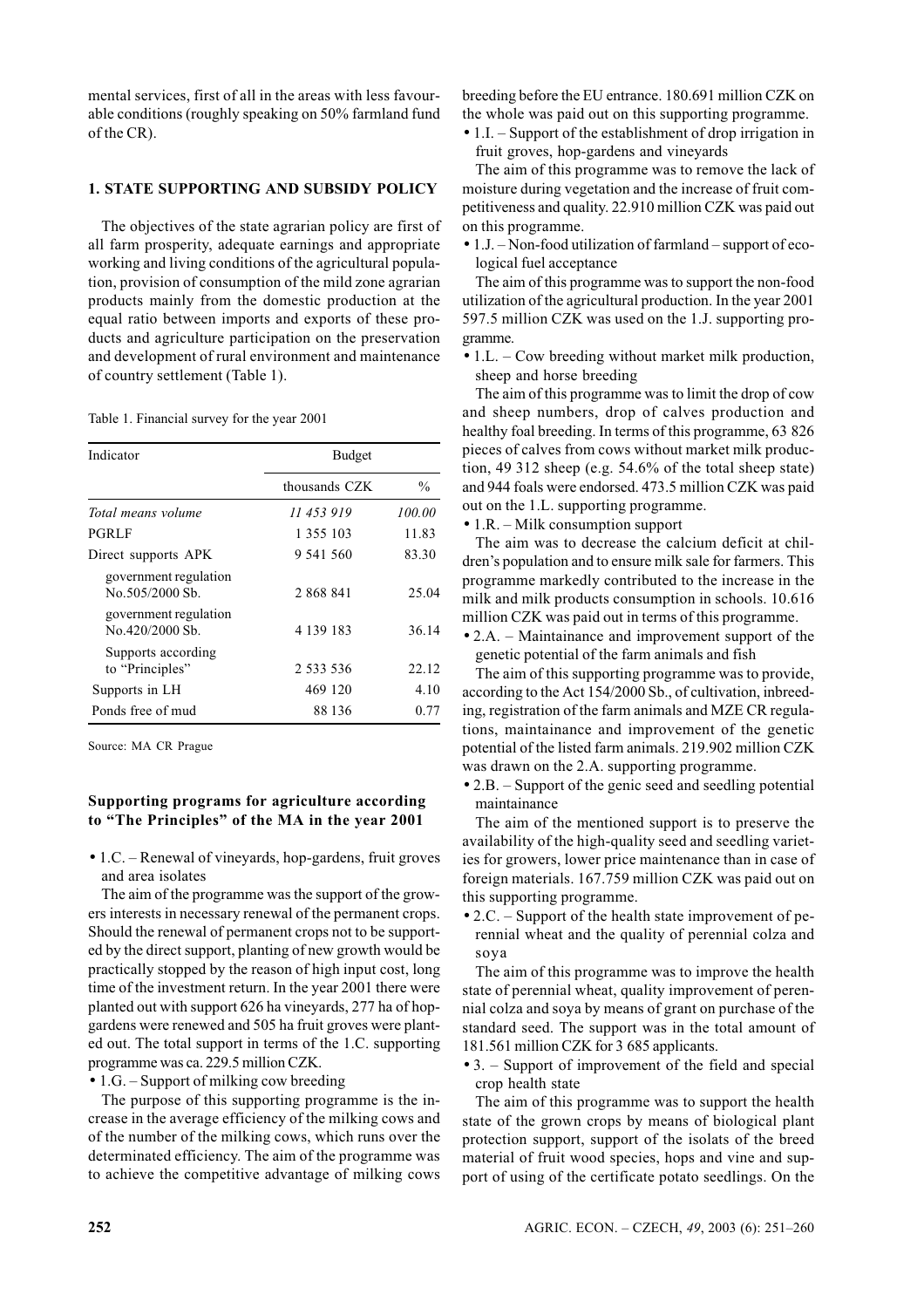whole 49.980 million CZK was paid out on this supporting programme.

• 5. – Support of Starokladrubský horse breeding

The aim is preservation of the genic reserve of the only Czech horse breed. On the whole, 39.9 million CZK was paid out on this supporting programme.

 $\bullet$  6. – Support of the gene source maintenance

The aim is to provide, keep in and utilize the gene sources of animals, fish and bees, micro-organisms and diminutive organisms of the farm importance and plants for agriculture. Within this supporting programme ca. 55 million CZK was expended.

 $\bullet$  7. – Young beginning farmers support

The aim is the support of the development of small and middle undertaking through young beginning farmers support. On the whole 117.469 million CZK was expended on this programme.

 $\bullet$  8. – Infection fund

The purpose of this programme was to reduce economic losses of the standard listed illnesses and also possibly the reimbursement of a part of the demonstrable expended cost on the insurance of the farm animals infection, the insurance for case of natural disaster to the growers. On the whole 127.2 million CZK was expended on this supporting programme  $-8$ .  $-$  Infection fund.

 $\bullet$  9. – Support of counselling and education

The aim was to enable to the entrepreneurs in agricultural basic industry to use qualified counselling services. 54.8 million CZK was expended on this supporting programme.

• 10.A. till C. - Support of the establishment and activity of the producers' distribution organizations

The aim was to support the establishment and activity of the producers' distribution organizations at the selected agricultural commodities in order to the common distribution of the agricultural products and creation of the effective marketing structure. In the year 2001, 21.9 million CZK was expended on the 10.A. till C. supporting programme.

• 10.D. - Support of the European integration of non-governmental organizations

The aim is an integration of the listed Czech non-governmental organizations into the European non-governmental organizations acting in the EU seat. 6 million CZK was expended on this supporting programme.

 $\bullet$  13. – The programme on the reimbursement of the cost expended in connection with the MZE (SLAK) decision

This supporting programme was extra created in July 2001 in reaction to the state territory protection against spreading of the foot-and-mouth-disease (SLAK) on the CR territory and therewith connected extraordinary veterinary precautions. 4.2 million CZK was expended in the framework of this supporting programme.

## Supporting programmes according to government regulations No. 505/2000 Sb. in the year 2001

This regulation aim is to second sustained settlement of the rural area, to maintain the landscape in cultural state and to provide job opportunities for provincial popula $tion$ 

 $-\xi$  8 – Assistance programmes to the support of less favourable areas

The aim of this programme was to keep a cultural rural landscape of the Central European character and its lasting settlement by the equalization of the differences between production and less favourable areas in the CR. The grants in the framework of this programmes did 1 747 million CZK and they concerned 742 758 hectares of the farmland.

 $\&$  12 – Programmes to support the non-production functions of agriculture

The aims of this programme were:

- a) support and restructuring of agriculture in the areas with less favourable conditions by widening of the grass-covered ground.
- b) lanscape keeping support on the areas which are less favourable for agricultural production by widening of the grass stand areas, which are kept by cattle-range,
- c) support of the production of ecological foodstuff and landscaping without ecological ballast.
- d) maintenance and development of beekeeping as an instrument of pollination of the cultural and wild grown plants in the country,
- e) to contribute by the increase in the areas of lime lots to the reduction of the constant trend of the increase of soil acidity and thereby to maintain the soil fertility and environment improvement,
- f) support of the creation of new territorial elements, which will keep biota in the original surroundings as a part of landscape,
- g) support of utilization of the plots, which are not currently suitable for the profitable foodstuff production and this production is replaced by ecological biofuel production.

These supports included 978 263 hectares and were 972.596 million CZK.

## **Support and Guarantee Farm and Forest Fund,** a.s. (PGRLF)

In the year 2001, the PGRLF provided subsidies in the programmes:

PROVOZ (PRODUCTION) – short-term supports to the solution of seasonal fluctuation of the operation cost financing.

INVESTICE (INVESTMENT) – support of realization of the long-term investment goals, with regard on restructuring and effectiveness increase of the agricultural and manufacturing entrepreneurial subjects.

 $MLADI$  (YOUTH) – support of the young entrepreneurs in family farms.

EXPORT – export support of the selected agricultural and food commodities.

In the framework of this fund, 1 332.8 million CZK were paid from the given subsidy programs.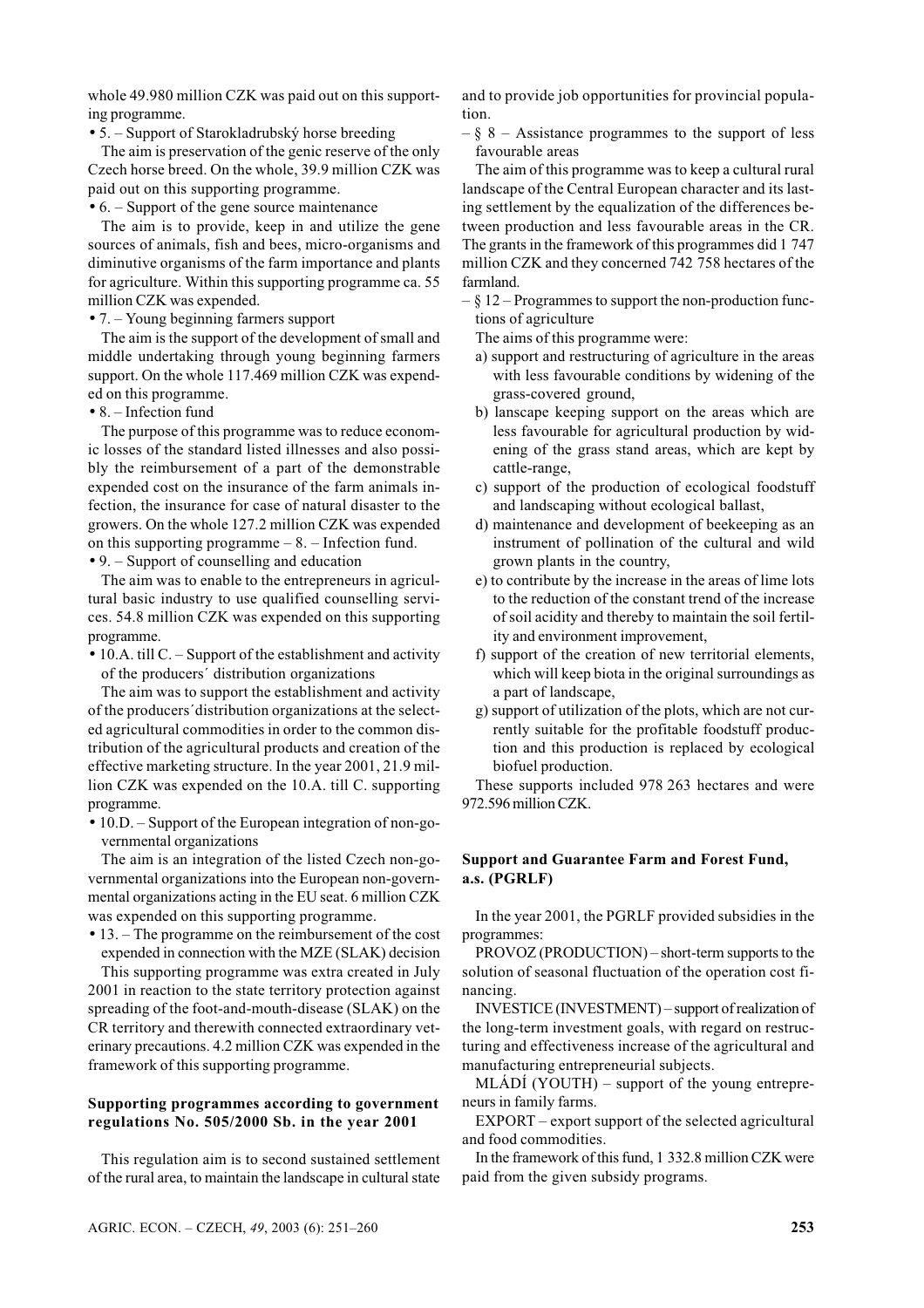# 2. SUBSIDY DEVELOPMENT IN THE PRODUCTION AND MARGINAL AREAS

The farm sample was divided according to sea level into the production area, where an average farm altitude is up to 450 m above the sea level, and the marginal area with an average altitude over 450 m above sea level. The number of the analysed farms moved between 104 and 189 in each year, average farm date were calculated as a simple average. An average farm size moved between 1 577 ha and 1 841 ha of agricultural land.

In the monitored period, we can observe in an average farm in the production area almost monotonous growth of the subsidy volume. In the year 1996 the subsidy volume in an average farm were 839.1 thousand CZK and in the vear 2001 this volume was 3 431.7 thousand CZK. The average growth rate of the subsidy volume in the production areas is 126% and in the marginal areas 118%, it means. that the subsidy volume grew faster in the production areas than in the marginal areas. We can record the biggest growth of the subsidy volume in the production areas in the year 1999, the index 1999/1998 was 185%. In the year 2001 a subsidy volume dropped almost on the level of the vear 1999 occured, the index 2001/2000 was 63% (Table 2).

The economic result before taxation shows an increasing trend during the whole monitored period (Figure 1). We can notice two fluctuations in years 1997 and 1999, when an average farm in the production area managed with a loss. During the last two vears an average farm showed an outstanding improvement of the economic result. Conversion in a hectare of the farmland, the economic result was 1 191 CZK in the year 2000 and 1 114 CZK in the year 2001. The subsidy volume in those years was 2 899 CZK/ha in the year 2000 and 1 815 CZK/ha in the vear 2001. The subsidy volume per 100 CZK performance moved between 1.7 CZK (in 1996) and 8.6 CZK (in 2000) in the production areas. After deduction of subsidies from the economic result before taxation we can see, that the economic result is negative during the whole monitored period. The least loss can be noticed in the year 1996, namely -633.3 thousand CZK, that loss was 1.26% performance. The biggest loss can be observed in the year 1999, namely -4 266.6 thousand CZK, it means loss of 6.69% performance in that year.

In an average farm in the marginal area the subsidy volume increased each year till the year 2000. The subsidy volume in an average farm was 1 596.1 thousand CZK in 1996 and 4 289.5 thousand CZK in 2001. In 2001, a subsidy volume drop 88% of the previous year occurred. Comparing the index 2001/1996 in the production and marginal areas we can state, that the subsidy volume increase during the whole monitored period was running much faster

| Table 2. Subsidy volume in the production areas in years 1996–2001 |  |  |  |  |
|--------------------------------------------------------------------|--|--|--|--|
|--------------------------------------------------------------------|--|--|--|--|

|                                             | 1996       | 1997        | 1998       | 1999        | 2000        | 2001       |
|---------------------------------------------|------------|-------------|------------|-------------|-------------|------------|
| Farms total                                 |            |             |            |             |             |            |
| Number of the farms                         | 45         | 40          | 47         | 64          | 34          | 58         |
| Grant volume in 1 000 CZK                   | 839.1      | 1 249.7     | 1 856.3    | 3 4 3 1 . 3 | 5 4 3 1 .4  | 3 4 3 1 .7 |
| Economic result b.t. in 1 000 CZK           | 205.9      | $-1, 531.2$ | 212.1      | $-835.3$    | 2 2 3 1 .9  | 2 106.1    |
| Land area in ha                             | 1 5 1 6 .4 | 1 874.2     | 1 864.1    | 1930.7      | 1 873.2     | 1890.2     |
| Performance in 1 000 CZK                    | 50 386.5   | 60 383.1    | 64 409.8   | 63 758.2    | 63 229.2    | 7 1276.9   |
| Subsidy volume/profit in CZK                | 4.1        | $-0.8$      | 8.8        | $-4.1$      | 2.4         | 1.6        |
| Subsidy volume/ha in CZK                    | 553.4      | 666.8       | 995.8      | 1 777.2     | 2 8 9 9.6   | 1 815.5    |
| Subsidy volume/100 CZK performance          | 1.7        | 2.1         | 2.9        | 5.4         | 8.6         | 4.8        |
| $HV$ before taxation $-$ subsidy            | $-633.3$   | $-2780.9$   | $-1644.1$  | $-4266.6$   | $-3$ 199.5  | $-1325.7$  |
| Subsidised farms                            |            |             |            |             |             |            |
| Number of the farms                         | 38         | 30          | 33         | 62          | 33          | 56         |
| Subsidy volume in 1 000 CZK                 | 993.7      | 1 666.3     | 2 643.8    | 3 542.0     | 5 5 9 6 .0  | 3 5 5 4 .3 |
| Economic result b.t. - subsidy in 1 000 CZK | 215.5      | $-1322.6$   | 287.3      | $-900.8$    | 2 5 5 3 .1  | 2 2 6 6.5  |
| Land area in ha                             | 1 490.2    | 2 016.4     | 1 708.2    | 1 940.6     | 1 872.1     | 1 865.0    |
| Performance in 1 000 CZK                    | 45 835.3   | 58 064.3    | 59 358.7   | 61 087.5    | 64 476.1    | 70 256.8   |
| Subsidy volume/profit in CZK                | 4.6        | $-1.3$      | 9.2        | $-3.9$      | 2.2         | 1.6        |
| Subsidy volume/ha in CZK                    | 666.8      | 826.4       | 1 547.7    | 1 825.2     | 2 9 8 9 . 2 | 1 905.8    |
| Subsidy volume/100 CZK performance          | 2.2        | 2.9         | 4.5        | 5.8         | 8.7         | 5.1        |
| Economic result $b.t.$ – subsidy            | $-778.2$   | $-2988.9$   | $-2356.4$  | $-4442.8$   | $-3042.9$   | $-1287.8$  |
| Non-subsidised farms                        |            |             |            |             |             |            |
| Number of the farms                         | 7          | 10          | 14         | 2           | 1           | 2          |
| Economic result before taxation             | 153.6      | $-2157.0$   | 34.9       | 1 195.0     | $-8,369.0$  | $-2386.5$  |
| Land area in ha                             | 1 659.0    | 1 447.6     | 2 2 3 1 .7 | 1 624.5     | 1908.0      | 2 5 9 6.4  |

AGRIC. ECON. - CZECH, 49, 2003 (6): 251-260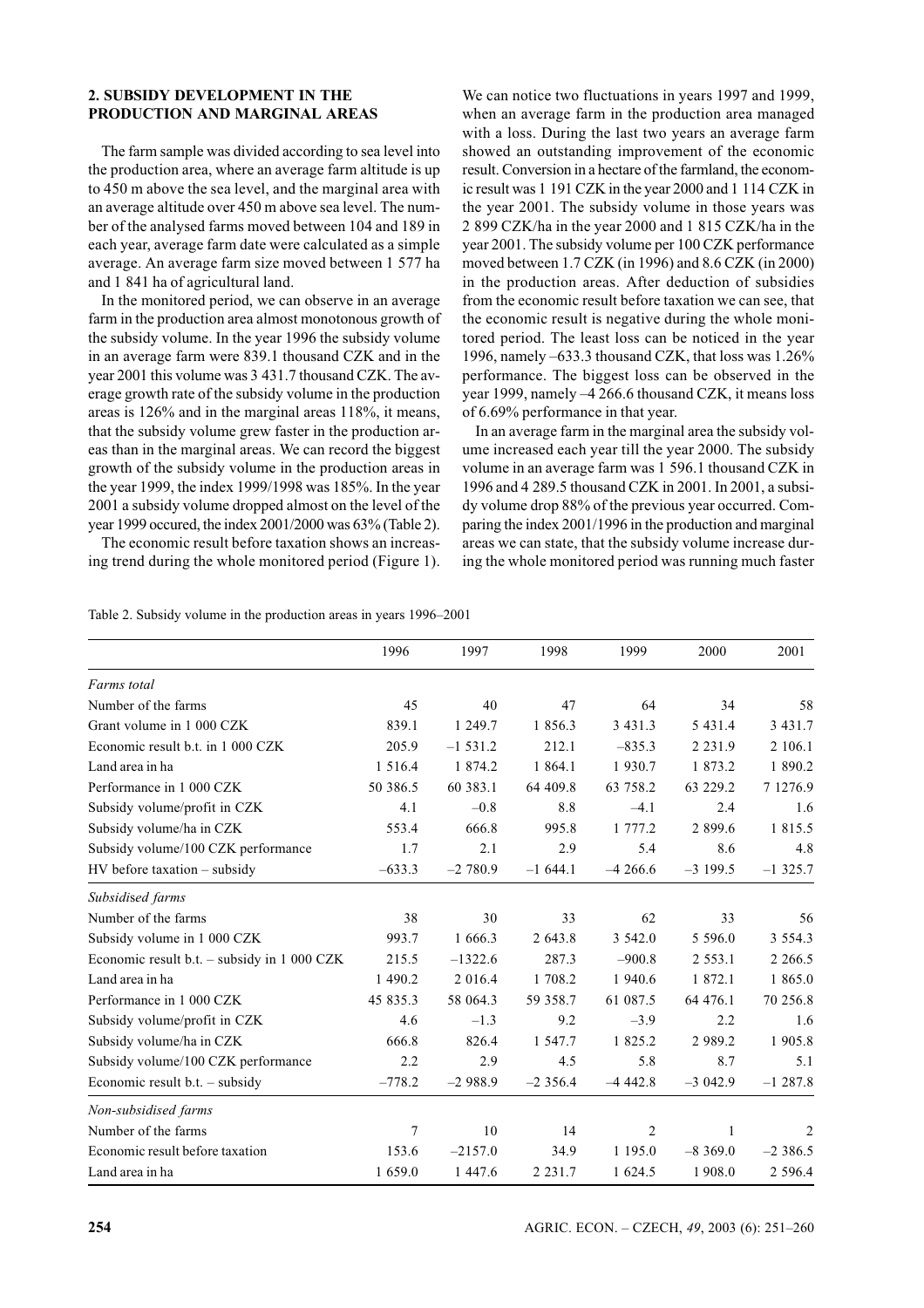

Figure 1. Subsidy volume and the economic result in the production areas

in the production areas ( $i_{01/96}$  = 410%), than in the marginal areas ( $i_{01/96}$  = 270%).

During three from the total six monitored years, an average farm in the marginal area was farming with loss, namely in years 1996, 1997 and 1999. Nevertheless, we can observe an increasing trend of the economic result during the whole monitored period in the marginal areas. The economic result before taxation per hectare of farmland had been moving between -746 CZK/ha (in 1996) and 1 044 CZK/ha (in 2000). The highest subsidy volume per a hectare of farmland was in the year 2000 and was 2 907 CZK/ha. The subsidy volume per 100 CZK performance had been moving between 4.5 CZK (in 1996) and 12.2 CZK (in 2000) and this ratio was higher during the whole monitored period than in the production areas. After deduction of the subsidy volume from the economic result before taxation, the economic result would be unprofitable in all the analysed years. The lowest loss was

|  |  |  |  |  |  |  |  | Table 3. Subsidy volume in the marginal areas in years 1996–2001 |  |  |  |  |  |  |
|--|--|--|--|--|--|--|--|------------------------------------------------------------------|--|--|--|--|--|--|
|--|--|--|--|--|--|--|--|------------------------------------------------------------------|--|--|--|--|--|--|

|                                             | 1996        | 1997       | 1998        | 1999        | 2000       | 2001        |
|---------------------------------------------|-------------|------------|-------------|-------------|------------|-------------|
| Farms total                                 |             |            |             |             |            |             |
| Number of the farms                         | 144         | 93         | 102         | 86          | 70         | 89          |
| Subsidy volume in 1 000 CZK                 | 1 596.1     | 1 962.6    | 3 0 9 6.7   | 4 4 2 2.1   | 4 8 4 5 .3 | 4 2 8 9 . 5 |
| Economic result b.t. in 1 000CZK            | $-1$ 192.0  | $-626.9$   | 148.4       | $-226.3$    | 1 741.1    | 762.9       |
| Land area in ha                             | 1 597.1     | 1 665.1    | 1 705.4     | 1 774.7     | 1 666.7    | 1 703.6     |
| Performance in 1 000 CZK                    | 35 832.7    | 40 087.3   | 40 845.5    | 42 592.5    | 39 768.2   | 44 830.6    |
| Subsidy volume/profit in CZK                | $-1.3$      | $-3.1$     | 20.9        | $-19.5$     | 2.8        | 5.6         |
| Subsidy volume/ha in CZK                    | 999.4       | 1 1 7 8 .7 | 1 8 1 5 .9  | 2 491.7     | 2 907.2    | 2 5 1 7 .9  |
| Subsidy volume/100 CZK performance          | 4.5         | 4.9        | 7.6         | 10.4        | 12.2       | 9.6         |
| HV before taxation - subsidy                | $-2788.1$   | $-2589.6$  | $-2948.3$   | $-4648.4$   | $-3104.2$  | $-3526.6$   |
| Subsidised farms                            |             |            |             |             |            |             |
| Number of the farms                         | 131         | 89         | 82          | 84          | 69         | 88          |
| Subsidy volume in 1 000 CZK                 | 1 7 5 4 . 5 | 2 0 5 0 .8 | 3 852.0     | 4 5 2 7 . 4 | 4 9 1 5 .5 | 4 3 3 8 . 3 |
| Economic result b.t. - subsidy in 1 000 CZK | $-1$ 129.5  | $-641.6$   | 102.2       | $-163.2$    | 1762.0     | 765.7       |
| Land area in ha                             | 1 606.9     | 1 658.3    | 1 7 1 9 . 3 | 1 770.7     | 1 674.3    | 1 707.6     |
| Performance in 1 000 CZK                    | 35 895.6    | 40 130.0   | 42 946.6    | 43 004.0    | 40 100.4   | 45 130.7    |
| Subsidy volume/profit in CZK                | $-1.6$      | $-3.2$     | 37.7        | $-27.7$     | 2.8        | 5.7         |
| Subsidy volume/ha in CZK                    | 1 091.9     | 1 2 3 6 .7 | 2 2 4 0 . 4 | 2 5 5 6 .8  | 2935.8     | 2 540.6     |
| Subsidy volume/100 CZK performance          | 4.9         | 5.1        | 9.0         | 10.5        | 12.3       | 9.6         |
| Economic result $b.t.$ – subsidy            | $-2884.0$   | $-2692.4$  | $-3749.7$   | $-4690.6$   | $-3153.6$  | $-3572.6$   |
| Non-subsidised farms                        |             |            |             |             |            |             |
| Number of the farms                         | 13          | 4          | 10          | 2           | 1          | 1           |
| Economic result before taxation             | $-1821.2$   | $-300.8$   | 337.6       | $-2876.0$   | 303.0      | 522.0       |
| Land area in ha                             | 1 4 9 8.9   | 1 816.2    | 1 648.0     | 1 942.9     | 1 137.9    | 1 3 5 6 . 3 |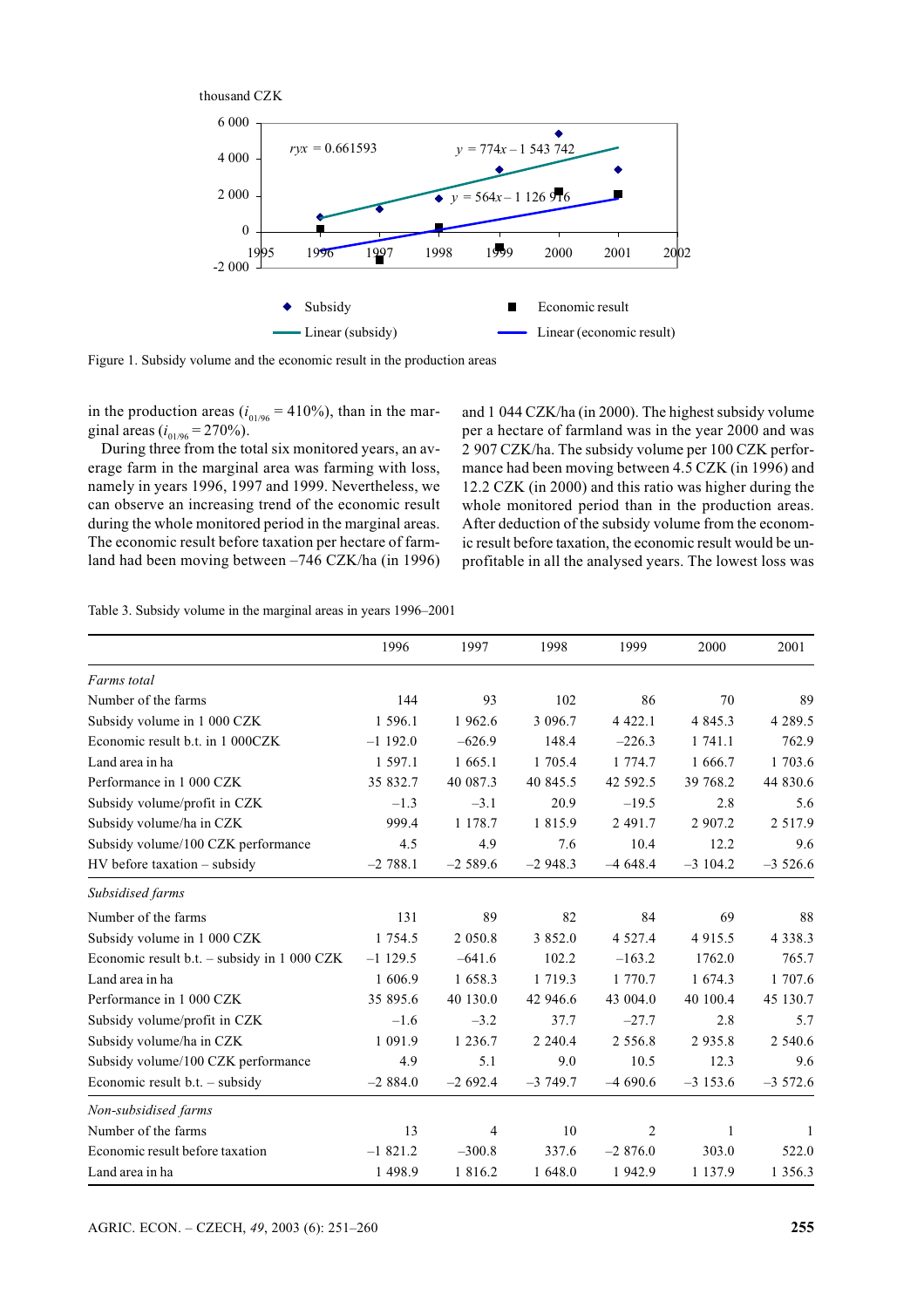



Figure 2. Economic result and subsidy volume per a hectare of farmland

in 1997, namely  $-2$  589.6 thousand CZK, what represents a loss of 6.46% performance in that year. In 1999 the highest loss appeared, namely  $-4$  648.4, what represents 10.9% of that year performance (Table 3).

Comparing the subsidy volume in the production and marginal areas we can state, that during years 1996-2001 there was a higher subsidy volume in the marginal areas than in the production ones (Figure 2). An exception was the year 2000 when the subsidies in the marginal areas were only 89% of the subsidies in the production areas. This expressive subsidy volume increase in the year 2000 (first of all in the production areas) can be put down to the loss compensation caused by that year drought. During the whole period we can see a very expressive tendency in difference reduction between the subsidy height in the production and marginal areas on behalf of the production areas. If in the year 1996 the subsidies in an average farm in the production area were 52.6% of the subsidies in the marginal area, then in the year 2001 that difference was reduced to 80% and in the year 2000 the subsidies in the production areas were 112.1% of the subsidy volume in the marginal areas.

The subsidy volume per 100 CZK performance is expressive higher in the marginal areas than in in the production ones as well as the loss of the economic result without subsidies in proportion to performance is considerably higher in the marginal areas than in the production areas. In the year 2001, the loss of the economic result without subsidies in the production areas was 1.86% performance whilst in the marginal areas this loss made 7.87% performance. There exist an expressively lower economic result in the farms without subsidies in the both areas.

# 3. SUBSIDY HEIGHT AND VOLUME OF THE **ECONOMIC RESULT BEFORE TAXATION IN THE COMPARABLE FARMS IN YEARS 1997-2001**

For more exact appreciation of the subsidy development and their influence on the economic result in an average farm, a file of the identical farms was created in years 1997–2001. The file was analysed partly as a whole (47 farms), further the farms were divided according to an average sea level in which they are farming.

In years  $1997-2001$ , there was possible to monitor 9 identical firms farming in the zone up to 450 metres above sea level. An average economic result in the production areas was unprofitable in years 1997 and 1999 the subsidy volume had been growing till the year 2000, when the growth was 177% of the previous year. In 2001 the subsidy volume decreased to 52% of the previous year.

In the same period it was possible to compare 38 identical firms farming in the marginal areas. An average firm farming in the zone over 450 metres above sea level had a positive economic result in years 1998–2001, was farming with loss only in 1997. The subsidy volume had been increasing till 2000, the annual growth had been decreasing from 152% to 110% and in the year 2001 the subsidy volume achieved only 87% of the previous year.

The highest subsidy volume was in the zone 550–600 m above sea level, except the year 1997, when it was higher in the zone 600-650 m above sea level. Just in 2000 there was a positive economic result in all the altitudes. Also the subsidy volume was higher in this year and in 2001 its expressive decrease occured. In the zone up to 550 m above sea level, the subsidy volume in an average farm was even lower than in the year 1999 (Table 4).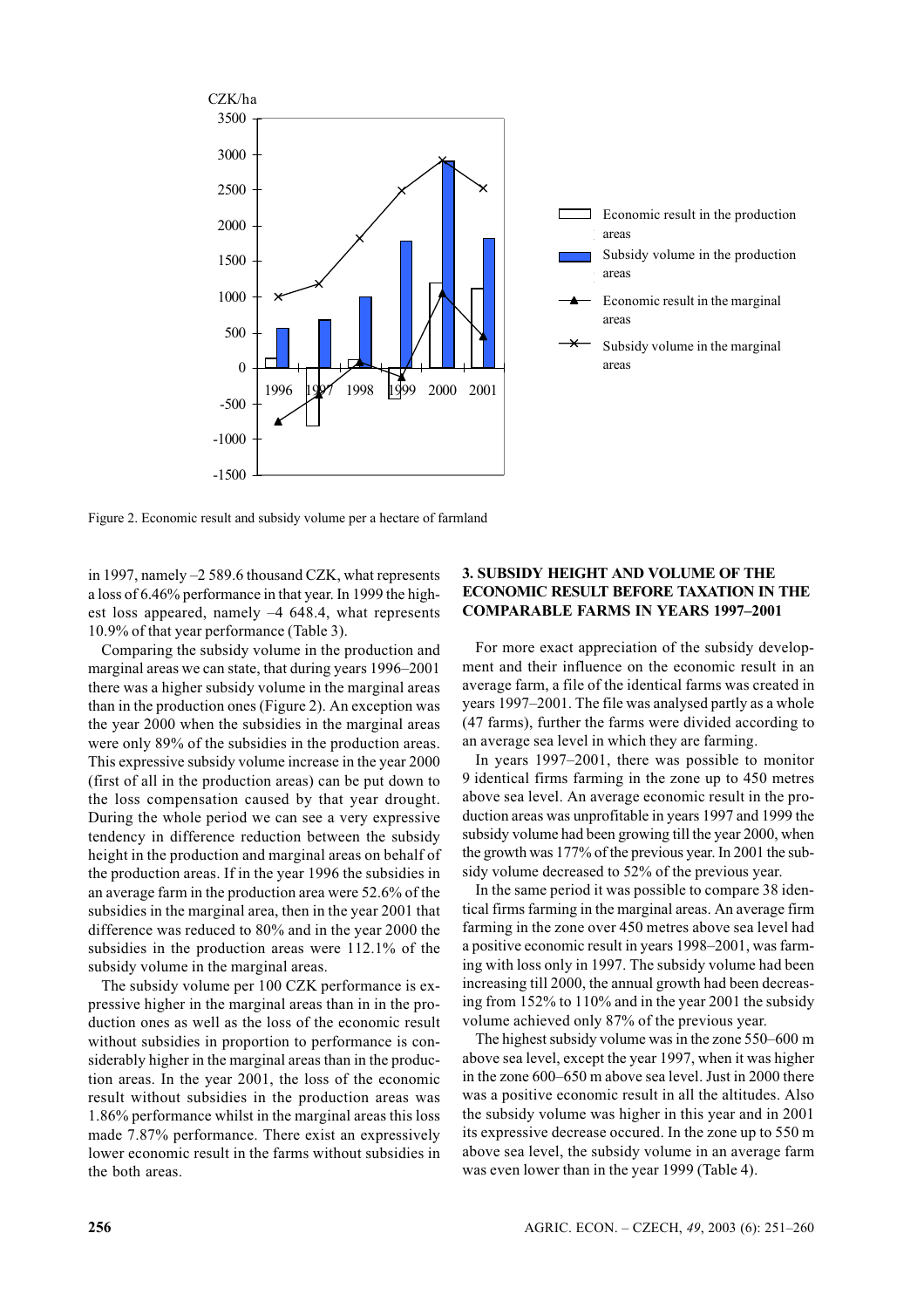| Table 4. Average subsidy amount in comparable farms |  |  |
|-----------------------------------------------------|--|--|
|                                                     |  |  |

| Year        |                        |                                       | 1997                    |              |                           | 1998                    |               |
|-------------|------------------------|---------------------------------------|-------------------------|--------------|---------------------------|-------------------------|---------------|
| Altitude    | number<br>of the farms | average<br>subsidy amount             | economic<br>result b.t. | land<br>area | average<br>subsidy amount | economic<br>result b.t. | land<br>area  |
| Up to $450$ | 9                      | 1 010.67                              | $-1016.33$              | 1935.58      | 2 3 6 9 . 1 1             | 1 209.56                | 1978.57       |
| 450-500     | 9                      | 972.44                                | $-391.32$               | 1 537.80     | 3 3 8 5 .00               | 1 119.33                | 1 576.83      |
| 500-550     | 10                     | 2 841.00                              | $-270.00$               | 1 393.38     | 3 693.00                  | 464.00                  | 1 345.21      |
| 550-600     | 9                      | 3 187.67                              | $-365.67$               | 2 161.47     | 4 820.44                  | $-115.78$               | 2 145.21      |
| $600 - 650$ | 8                      | 3 503.63                              | $-522.38$               | 1 556.49     | 3 745.75                  | 2 3 4 3 . 7 5           | 1 545.36      |
| Over 650    | $\overline{2}$         | 2 074.50                              | 1 307.50                | 800.45       | 4 396.00                  | 694.00                  | 803.95        |
| Over 450    | 38                     | 2 579.71                              | $-291.50$               | 1 612.63     | 3 9 3 5 . 1 8             | 889.74                  | 1 603.19      |
| Total       | 47                     | 2 2 7 9 . 2 6                         | $-430.30$               | 1 674.47     | 3 635.30                  | 950.98                  | 1 675.07      |
| Year        |                        |                                       | 1999                    |              |                           | 2000                    |               |
| Altitude    | number<br>of the farms | average<br>subsidy amount result b.t. | economic                | land<br>area | average<br>subsidy amount | economic<br>result b.t. | land<br>area  |
| Up to 450   | 9                      | 3 509.11                              | $-833.44$               | 2040.91      | 6 204.67                  | 1 440.56                | 2 002.03      |
| 450-500     | 9                      | 4 3 5 4 . 6 7                         | $-379.00$               | 1 571.64     | 4 822.33                  | 1 696.44                | 1 619.24      |
| $500 - 550$ | 10                     | 4 130.98                              | $-113.00$               | 1 344.44     | 4 614.60                  | 1867.50                 | 1 3 1 3 . 5 8 |
| 550-600     | 9                      | 5 542.22                              | 1 425.11                | 2 024.78     | 6 061.33                  | 1 869.56                | 2 024.09      |
| $600 - 650$ | 8                      | 4 700.00                              | 732.75                  | 1 526.31     | 5 407.25                  | 1 864.75                | 1 497.63      |
| Over 650    | $\overline{c}$         | 3 903.50                              | 184.00                  | 8 38.70      | 3 720.00                  | 483.50                  | 853.51        |
| Over 450    | 38                     | 4 626.02                              | 381.97                  | 1 571.05     | 5 126.24                  | 1 754.05                | 1 568.79      |
| Total       | 47                     | 4 4 1 2 . 1 4                         | 149.23                  | 1 661.02     | 5 3 3 2 . 7 4             | 1 694.02                | 1 651.75      |
| Year        |                        |                                       | 1997                    |              |                           | Index 2001/1997         |               |
| Altitude    | number<br>of the farms | average<br>subsidy amount result b.t. | economic                | land<br>area | average<br>subsidy amount | economic<br>result b.t. | land<br>area  |
| Up to $450$ | 9                      | 3 202.33                              | 299.78                  | 1958.85      | 3.17                      | $-0.29$                 | 1.01          |
| 450-500     | 9                      | 3 998.00                              | 1 106.89                | 1 584.47     | 4.11                      | $-2.83$                 | 1.03          |
| 500-550     | 10                     | 3 881.10                              | 1 622.00                | 1 288.96     | 1.37                      | $-6.01$                 | 0.93          |
| 550-600     | 9                      | 5 5 6 3 . 6 7                         | $-596.11$               | 2 067.92     | 1.75                      | 1.63                    | 0.96          |
| $600 - 650$ | $\,$ 8 $\,$            | 4 621.25                              | $-51.50$                | 1 486.85     | 1.32                      | 0.10                    | 0.96          |
| Over 650    | $\sqrt{2}$             | 3 839.50                              | 132.50                  | 8 51.20      | 1.85                      | 0.10                    | 1.06          |
| Over 450    | 38                     | 4 4 6 0.92                            | 543.95                  | 1 562.06     | 1.73                      | $-1.87$                 | 0.97          |
| Total       | 47                     | 4 2 1 9 . 9 1                         | 497.19                  | 1 638.04     | 1.85                      | $-1.16$                 | 0.98          |









Figure 3. Subsidy development in the production and marginal areas in the identical farms

Figure 4. Economic result development in the identical farms in years 1997-2001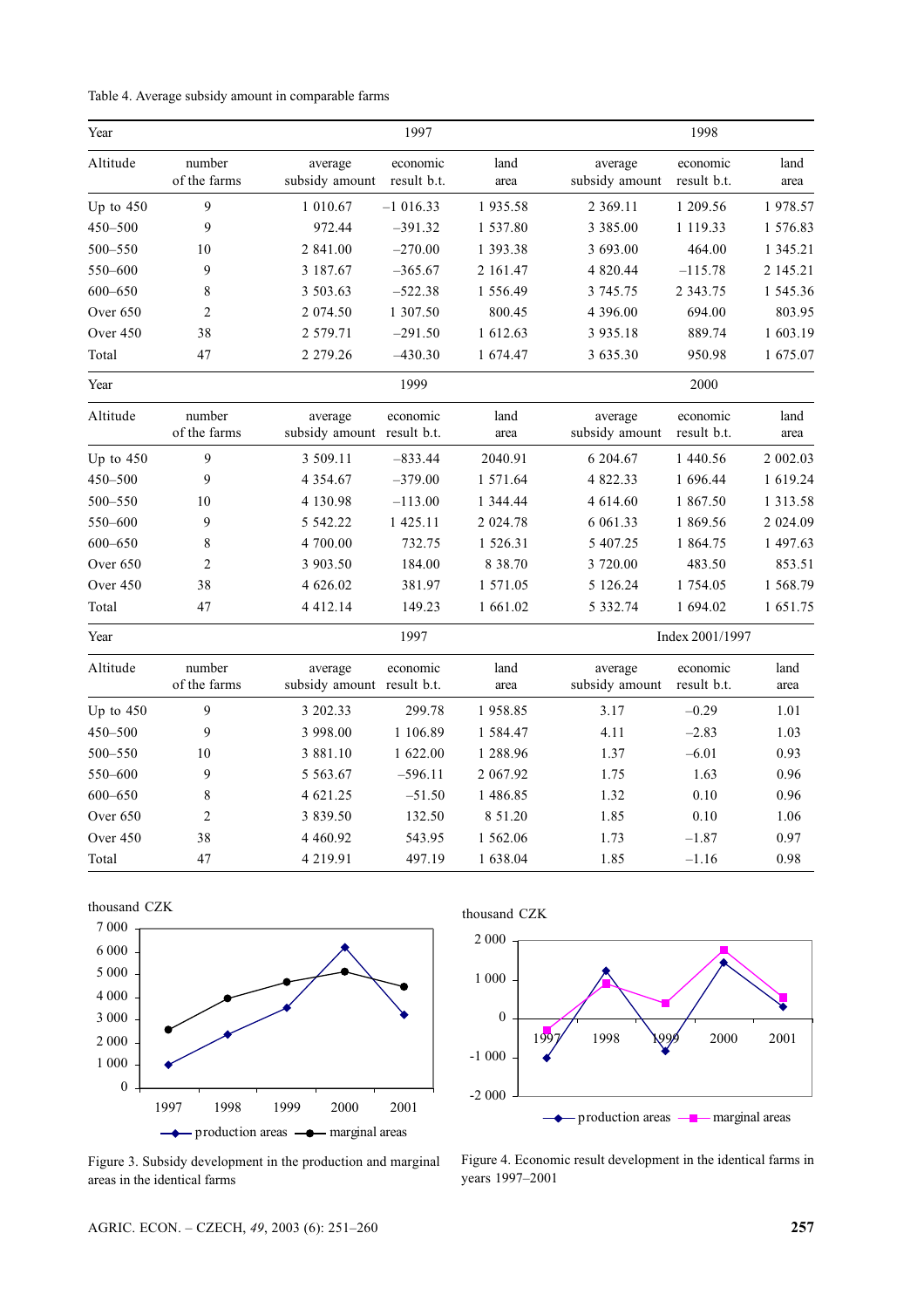As can be noticed from Figure 3, the subsidy volume in an average farm had been increasing in the production and marginal areas till the year 2000, when there was a higher subsidy volume in the production areas than in the marginal areas. In 2001, a subsidy volume decrease occurs in both the analysed areas. In the production and marginal areas, the economic result before taxation has a growing tendency. From Figure 4, there can be seen higher economic result in the marginal areas than in the production areas during all the years except 1998.

# **4. SUBSIDY VOLUME EVALUATION ACCORDING** TO SEA LEVEL IN THE YEAR 2001

In the year 2001, there was analysed a sample of 147 firms, 58 of them was farming in the production areas and 89 in the marginal areas. In the year 2001, a sample of 147 farms was monitored while 58 of them in the production areas and 89 in the marginal 89 areas. 144 farms were given subsidies amounting to 580.8 million  $CZK - 41.9\%$  was provided in terms of the Government regulation 505/2000 Coll., 23.6% in terms of State Agricultural Intervention Fund, 17.9% in terms of supporting programmes according to "Principles" and 10.4% in terms of Support and Guarantee Farm and Forestry Fund (Table 5).

In the production areas 56 farms were given subsidy amounting to 199 million CZK. The biggest subsidy volume was provided by State Agricultural Intervention Fund, 64.8 million CZK, which represents 32.6%, further by Governent regulation 505/2000 Sb., 42.4 million CZK, which represents 21.3% and by supporting programmes according to "Principles", 39.8 million CZK, which represents 20% of the whole subsidy volume in that area.

In the marginal areas the total subsidy volume was 381.8 million CZK and it was given to 88 farms. The biggest subsidy volume falls on the subsidy title Government regulation 505/2000 Coll., which determines the supporting programmes to the support of non-production function of agriculture, to the support of the activities concerning landscape maintainance, assistance programmes to the support of less favourable regions. In terms of this programme, there was given 200.8 million CZK, it represents  $52.6\%$ , in the marginal areas, then in terms of State Agricultural Intervention Fund 72.5 million CZK, it means 19% and in terms of supporting programmes according to "Principles" 64.4 million CZK, which is 17% of the total subsidy volume given in these areas.

In an average farm in the production areas, the subsidy volume in the year 2001 was 3 431 thousand CZK, which represents 86.9% grants given to an average farm. In terms of Government regulation 505/2000 Coll., an average farm in the production area was given by 731.3 thousand CZK, which is 44.19%, in terms of State Agricultural Intervention Fund was paid out 1 118 thousand CZK, it is 119.6% and 686 thousand CZK was given in terms of Supporting programmes according to "Principles", it is 96.9% of subsidies given in terms of this programme to an average farm.

In the marginal areas 4 289.5 thousand CZK, it is 108.6% of the subsidy volume of an average farm, was given to an average farm. 2 256.7 thousand CZK was provided in terms of Governent regulation 505/2000 Coll., it represents 136.37%, 815 thousand CZK in terms of State Agricultural Intervention Fund, it is 87.2% and 723 thousand CZK was given in terms of Supporting programmes according to "Principles", which represents 102% of grants given in terms of this programme to an average farm (Table 6).

Figure 5 shows the subsidy volume and the economic result before taxation in the year 2001 in an average farm in a certain zone above sea level. Subsidies divided according to the subsidy titles in the year 2001 in an average farm are shown in Figure 6.



Figure 5. Subsidies and economic result in an average farm according to sea level in 2001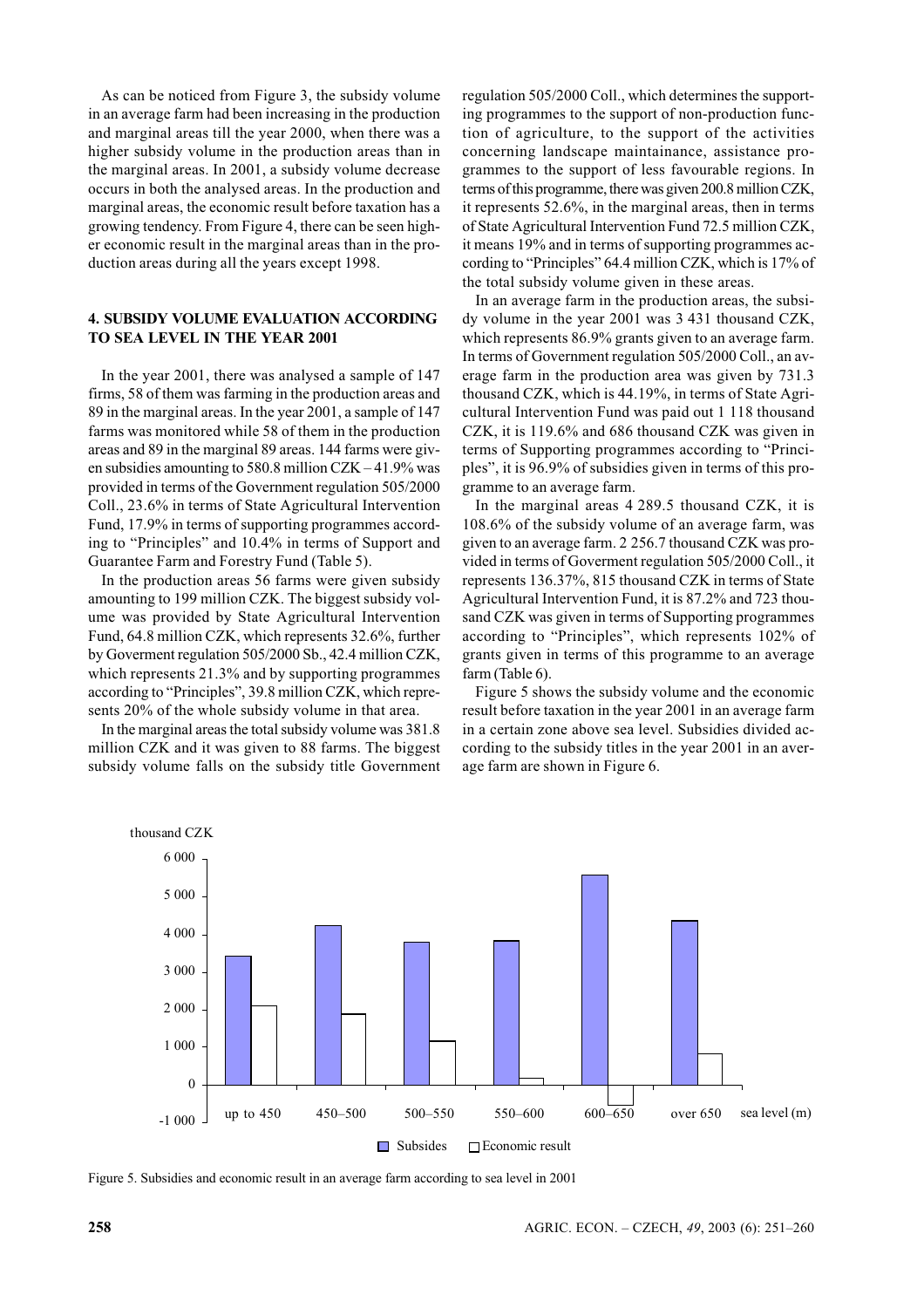Table 5. Subsidy volume given to an average farm according to sea level in the year 2001 in thousand CZK

| Number of farms                     | 147      | 58          | 21            | 27       | 19       | 18          | $\overline{4}$ | 89            |
|-------------------------------------|----------|-------------|---------------|----------|----------|-------------|----------------|---------------|
| Subsidy title                       | total    | $-450$ m    | 450-500       | 500-550  | 550-600  | $600 - 650$ | over 650       | over 450      |
| 1.C. Vineyard, hop-fields reneval   | 42.36    | 107.36      | 0.00          | 0.00     | 0.00     | 0.00        | 0.00           | 0.00          |
| 1.G. Milking cow breeding           | 153.48   | 191.95      | 166.95        | 122.48   | 164.74   | 76.28       | 28.00          | 128.40        |
| 1.J. Ecological fuel                | 32.73    | 20.66       | 90.71         | 63.26    | 0.00     | 0.00        | 0.00           | 40.60         |
| 1.L. Suckler cows                   | 202.61   | 133.12      | 235.29        | 93.85    | 171.05   | 514.33      | 520.00         | 247.90        |
| 2.A. GP animals improvement         | 36.18    | 37.59       | 39.19         | 55.52    | 20.26    | 21.78       | 10.00          | 35.27         |
| 2.B. GB seed and seedl. improvement | 41.92    | 11.22       | 24.05         | 11.44    | 41.00    | 217.67      | 0.00           | 61.92         |
| 2.C. Healt state of wheat. colza    | 65.59    | 92.86       | 76.48         | 47.19    | 33.26    | 26.89       | 64.75          | 47.81         |
| 3. Field crop improvement           | 56.27    | 10.16       | 246.38        | 34.26    | 0.00     | 87.94       | 0.00           | 86.31         |
| 6. Gene source keeping              | 0.08     | 0.00        | 0.00          | 0.44     | 0.00     | 0.00        | 0.00           | 0.13          |
| 8. Infection fund                   | 72.76    | 72.10       | 70.24         | 110.17   | 57.53    | 49.83       | 18.50          | 73.19         |
| 9. Counselling                      | 4.80     | 9.59        | 0.57          | 3.78     | 0.00     | 2.00        | 0.00           | 1.69          |
| Gov. reg. 420/2000                  | 168.79   | 369.59      | 38.14         | 39.44    | 29.58    | 52.67       | 0.00           | 37.93         |
| Gov. reg. 505/2000                  | 1 654.84 | 731.29      | 1 3 3 1 . 1 4 | 2 112.11 | 2 140.37 | 3 430.94    | 3 3 6 0.25     | 2 2 5 6 . 7 0 |
| ÚP grants                           | 0.98     | 0.00        | 0.00          | 0.00     | 5.68     | 2.00        | 0.00           | 1.62          |
| <b>PGRLF</b>                        | 411.77   | 441.47      | 848.86        | 174.48   | 428.89   | 200.72      | 156.50         | 392.42        |
| <b>SZIF</b>                         | 934.61   | 1118.05     | 1026.00       | 881.85   | 689.11   | 766.17      | 75.00          | 815.06        |
| Gov. reg. 76/2000                   | 66.14    | 74.21       | 44.33         | 45.74    | 36.58    | 112.22      | 134.50         | 60.89         |
| <b>Breeders</b> League              | 1.32     | 1.03        | 2.38          | 0.00     | 4.42     | 0.00        | 0.00           | 1.51          |
| Off- mudding of pond                | 3.44     | 8.71        | 0.00          | 0.00     | 0.00     | 0.00        | 0.00           | 0.00          |
| Gov. reg. 354/2001                  | 0.31     | 0.79        | 0.00          | 0.00     | 0.00     | 0.00        | 0.00           | 0.00          |
| Gov. reg. 154/2000                  | 0.10     | 0.00        | 0.00          | 0.56     | 0.00     | 0.00        | 0.00           | 0.17          |
| Total subsidy volume                | 3 951.07 | 3 4 3 1 .74 | 4 240.71      | 3 796.58 | 3 822.47 | 5 5 6 1 .44 | 4 3 6 7 . 5 0  | 4 289.50      |

Table 6. Subsidies given to an average farm in the year 2001 according to sea level in %

| Subsidy title                              | Total  | $-450 \text{ m}$ | $450 - 500$ | 500-550 | 550-600 | $600 - 650$ | Over $650$ | Over 450 |
|--------------------------------------------|--------|------------------|-------------|---------|---------|-------------|------------|----------|
| 1.C. Vineyard, hop-fields reneval          | 100.00 | 253.45           | 0.00        | 0.00    | 0.00    | 0.00        | 0.00       | 0.00     |
| 1.G. Milking cow breeding                  | 100.00 | 125.07           | 108.78      | 79.80   | 107.34  | 49.70       | 18.24      | 83.66    |
| 1.J. Ecological fuel                       | 100.00 | 63.11            | 277.18      | 193.29  | 0.00    | 0.00        | 0.00       | 124.04   |
| 1.L. Suckler cows                          | 100.00 | 65.70            | 116.13      | 46.32   | 84.42   | 253.85      | 256.65     | 122.35   |
| 2.A GP animals improvement                 | 100.00 | 103.88           | 108.31      | 153.44  | 56.00   | 60.19       | 27.64      | 97.47    |
| 2.B. GB seed and seedl. improvement 100.00 |        | 26.78            | 57.37       | 27.30   | 97.81   | 519.26      | 0.00       | 147.72   |
| 2.C. Healt state of wheat. colza           | 100.00 | 141.59           | 116.61      | 71.95   | 50.72   | 41.00       | 98.73      | 72.90    |
| 3. Field crop improvement                  | 100.00 | 18.05            | 437.89      | 60.89   | 0.00    | 156.30      | 0.00       | 153.41   |
| 6. Gene source keeping                     | 100.00 | 0.00             | 0.00        | 544.44  | 0.00    | 0.00        | 0.00       | 165.17   |
| 8. Infection fund                          | 100.00 | 99.10            | 96.53       | 151.41  | 79.06   | 68.49       | 25.43      | 100.58   |
| 9. Counselling                             | 100.00 | 199.60           | 11.90       | 78.66   | 0.00    | 41.64       | 0.00       | 35.09    |
| Gov. reg. 420/2000                         | 100.00 | 218.96           | 22.60       | 23.37   | 17.52   | 31.20       | 0.00       | 22.47    |
| Gov. reg. 505/2000                         | 100.00 | 44.19            | 80.44       | 127.63  | 129.34  | 207.33      | 203.06     | 136.37   |
| ÚP grants                                  | 100.00 | 0.00             | 0.00        | 0.00    | 580.26  | 204.17      | 0.00       | 165.17   |
| <b>PGRLF</b>                               | 100.00 | 107.21           | 206.15      | 42.37   | 104.16  | 48.75       | 38.01      | 95.30    |
| <b>SZIF</b>                                | 100.00 | 119.63           | 109.78      | 94.36   | 73.73   | 81.98       | 8.02       | 87.21    |
| Gov. reg. 76/2000                          | 100.00 | 112.19           | 67.03       | 69.15   | 55.30   | 169.67      | 203.35     | 92.05    |
| <b>Breeders League</b>                     | 100.00 | 78.39            | 180.41      | 0.00    | 335.00  | 0.00        | 0.00       | 114.09   |
| Off- mudding of pond                       | 100.00 | 253.45           | 0.00        | 0.00    | 0.00    | 0.00        | 0.00       | 0.00     |
| Gov. reg. 354/2001                         | 100.00 | 253.45           | 0.00        | 0.00    | 0.00    | 0.00        | 0.00       | 0.00     |
| Gov. reg. 154/2000                         | 100.00 | 0.00             | 0.00        | 544.44  | 0.00    | 0.00        | 0.00       | 165.17   |
| Total subsidy volume                       | 100.00 | 86.86            | 107.33      | 96.09   | 96.75   | 140.76      | 110.54     | 108.57   |

Source: Farm investigation in 2001 (147 farms, of it 3 farms without subsidies)